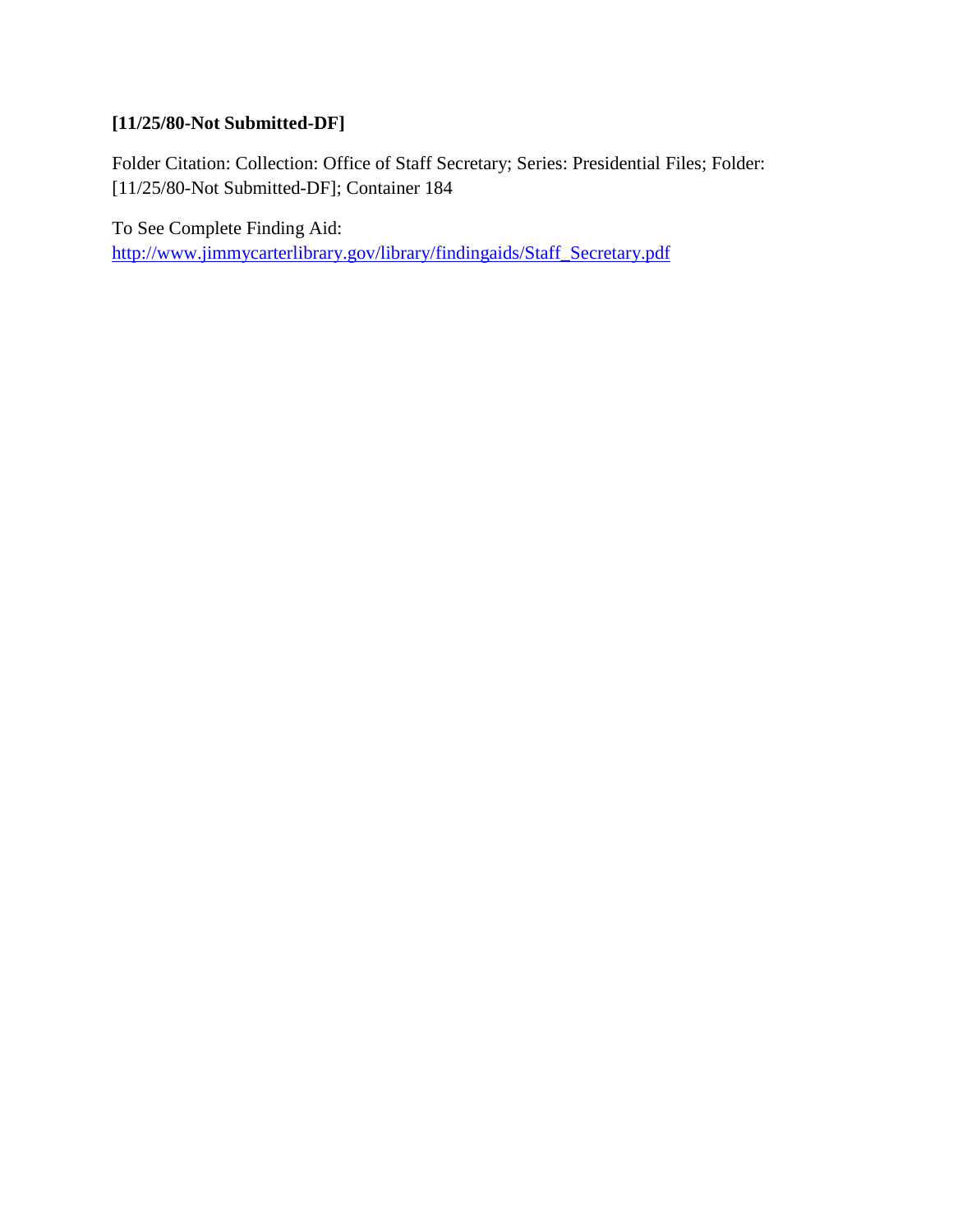### THE WHITE HOUSE **WASHINGTON**

November 25, 1980

Mr. President:

Stu Eizenstat told me that you had an interest in seeing staff members tiry to use the media to set the record straight about what this Administration has accomplished. You may be interested in the attached letter to the London Economist.

Henry

Attachment: As stated